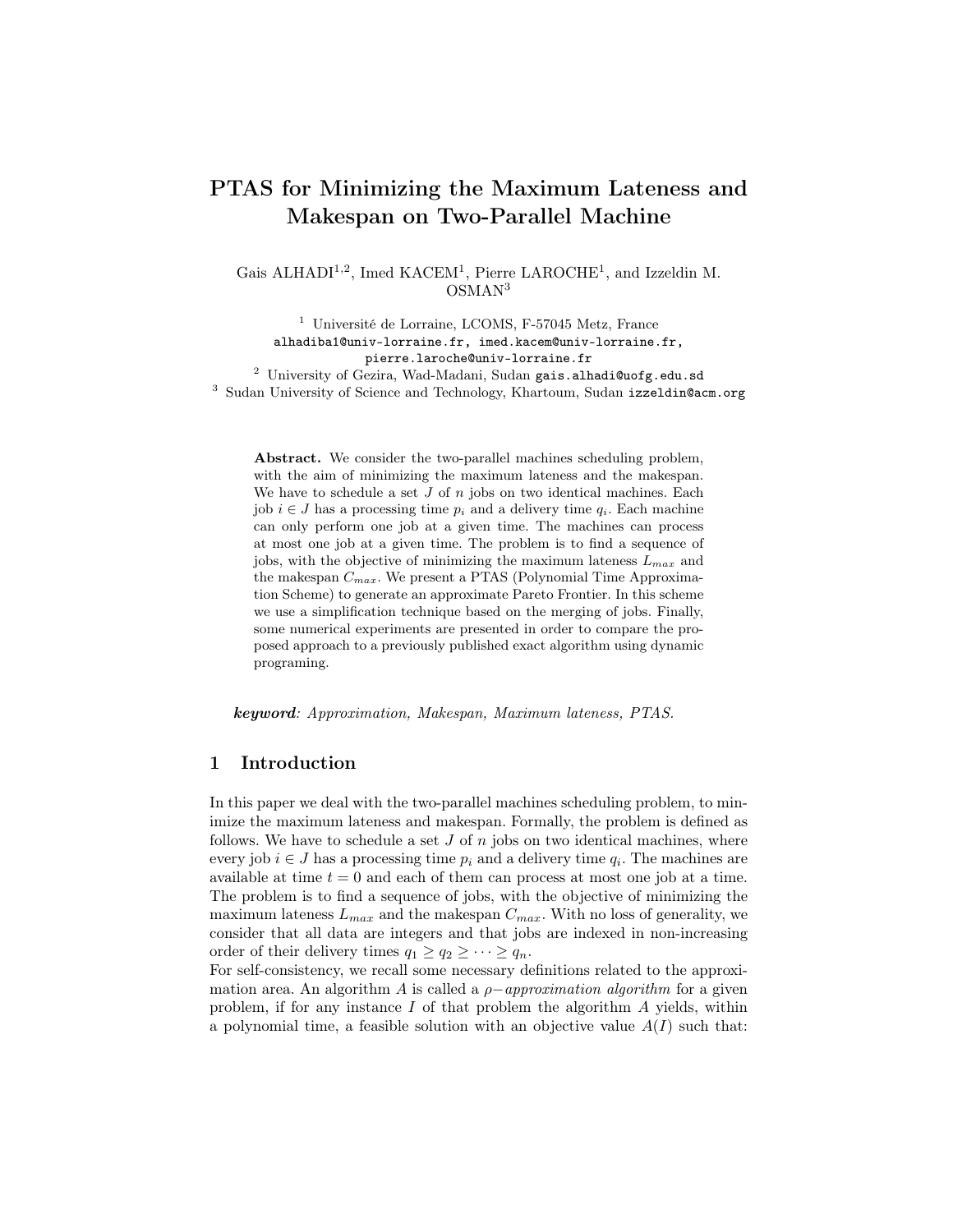$|A(I) - OPT(I)| \leq \epsilon \cdot OPT(I)$ , where  $OPT(I)$  is the optimal value of I and  $\rho$ is the performance guarantee or the worst-case ratio of the approximation al*gorithm A.* It can be a real number greater or equal to 1 for the minimization problems  $\rho = 1 + \epsilon$  (that it leads to inequality  $A(I) \leq (1 + \epsilon)OPT(I)$ ), or it can be real number from the interval [0, 1] for the maximization problems  $\rho = 1 - \epsilon$ (that it leads to inequality  $A(I) \geq (1 - \epsilon) OPT(I)$ ).

During the last decade, the problems of minimizing the makespan and the maximum lateness have been widely studied in the literature. He et al. [\[2\]](#page-3-0) showed that the Pareto optimization problem on a single bounded serial-batching machine is solvable in  $O(n^6)$ . In [\[5\]](#page-3-1) Allahverdi et al. studied the no-wait flowshop scheduling problem. He et al. [\[3\]](#page-3-2) showed that the problem of minimizing the maximum cost and the makespan is solvable in  $O(n^5)$  time.

## 2 Dynamic Programming Algorithm

To solve this problem to optimality, we are using the Dynamic Programming (DP) algorithm described in [\[1\]](#page-3-3). Basically, each job is scheduled alternatively on each machine. Step  $i$  of the algorithm consists in scheduling the first  $i$  jobs, and the final solutions are obtained using the non-dominated solutions of the final step. Some simplifications allow us to find solutions in polynomial time.

#### 3 New simplifications and PTAS

Our PTAS uses a simplification technique based on merging small jobs, inspired from Kacem and Kellerer [\[4\]](#page-3-4). It can be described as follows.

- 1. I denotes the input instance. Let  $\epsilon > 0$  (assume that  $\frac{2}{\epsilon}$  is an integer) and  $J = \{1, 2, ..., n\}.$
- 2. Split the interval  $[0, max_{j \in J} {q_j}]$  in  $\frac{2}{\epsilon}$  equal-length classes.
- 
- 3. For every  $j \in C_k$   $(1 \le k \le 2/\epsilon)$  do the following:<br>
(a) Round up every tail  $q_j$  as follows:  $q_j := \lfloor \lceil \frac{q_j}{\epsilon q_{max}/2} \rceil \cdot \frac{\epsilon q_{max}}{2} \rfloor$  where  $q_{max} =$  $\max_{j\in J}{q_j}$ . The resulted instance is I'.
	- (b) Divide the set of all available jobs into two subsets as follows:
		- i. The small jobs S, where  $\ddot{S} = \{j \in J | p_j < \epsilon^2 P/8 \}$ .
		- ii. The large jobs G, where  $G = \{j \in J | p_j \ge \epsilon^2 P/8\}$ .
	- (c) Merge jobs in  $S$  until the processing time  $p$  of the obtained job will satisfy  $\epsilon^2 P/8 \le p < \epsilon^2 P/4$  or a single small job remains in the class.
- 4. After merging the small jobs, the new instance  $I'$  will be solved optimally using the dynamic programming algorithm [\[1\]](#page-3-3).
- 5. This schedule of  $I''$  is used to schedule the jobs of instance I': when a job j of instance  $I''$  is scheduled on a machine, then all the corresponding jobs of instance  $I'$  are also scheduled on this same machine.
- 6. Finally, return the Pareto front from the solutions obtained in Step (5), by only keeping non-dominated states.

Theorem 1. The studied problem has a Polynomial Time Approximation Scheme with a time complexity of  $O(n \cdot 2^{(\frac{8}{\epsilon^2} + \frac{2}{\epsilon})}).$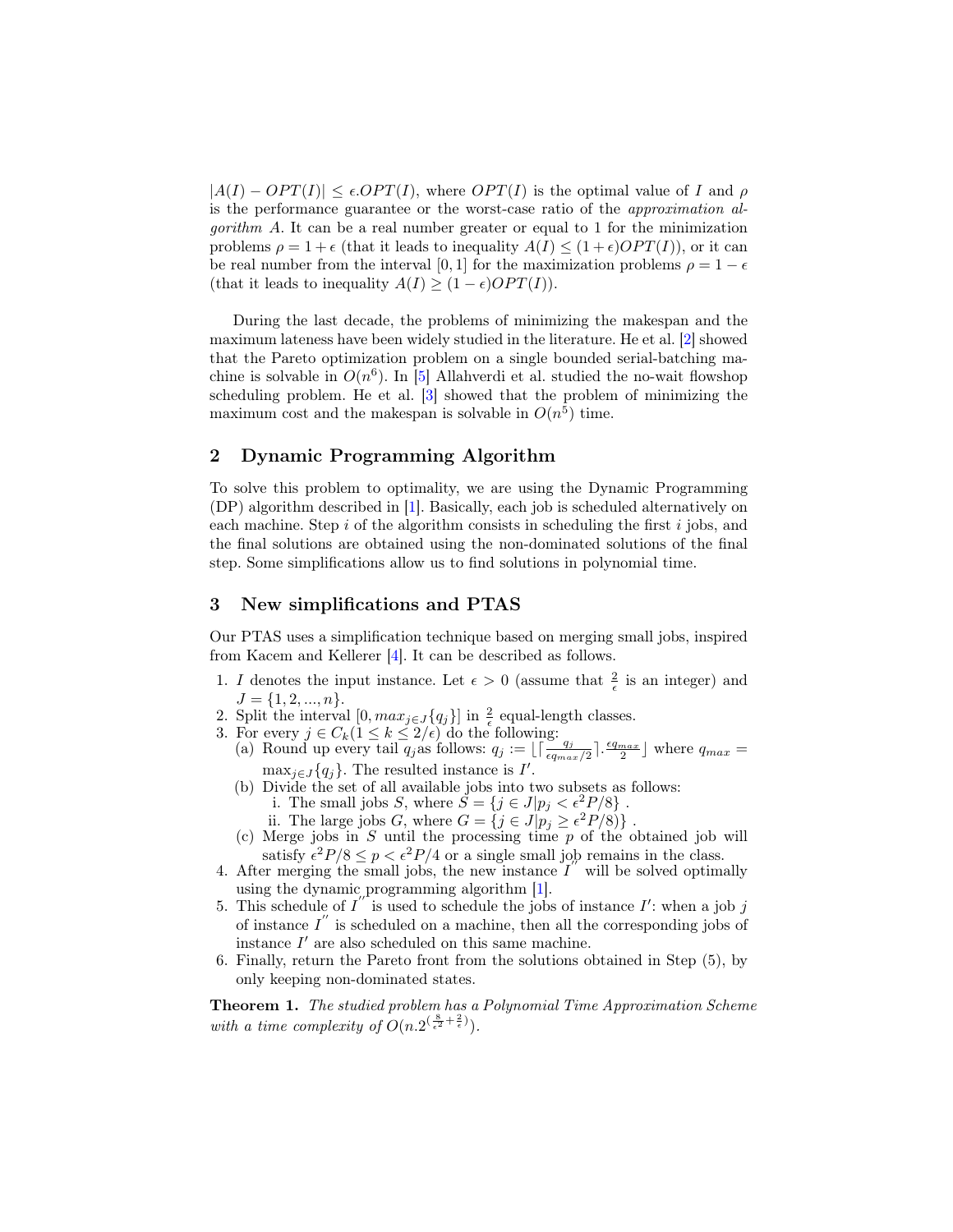## 4 Results

The presented results have been obtained after testing the performance of the proposed algorithms. We randomly generate five sets of instances, with different numbers of jobs and various processing and delivery times:

- number of jobs: from 5 to 25, 26 to 50, 51 to 75 and 76 to 100
- $-$  processing times : from 1 to 20, 1 to 100 and 1 to 1000
- $-$  delivery times : from 1 to 20, 1 to 100 and 1 to 1000

This distribution leads to 135 instances in each set of instances. Finally, the results have been tested with different values of  $\epsilon$ : 0.8, 0.4, 0.2 and 0.1. The results of the experiments show that the proposed algorithms are very efficient. The PTAS algorithm finds solutions closer to the optimal ones when the number of jobs increases (see Table [1\)](#page-2-0), as well as when the processing times increase (see Table [2\)](#page-2-1). The delivery time has an opposite behavior. Our PTAS algorithm achieves better results with small  $\epsilon$  values than big values, which is consistent with the theory.

<span id="page-2-0"></span>

| #jobs           |      | $\overline{\text{DP size of}}$  PTAS size of $ C_{max}^P/C_{max}^* C_{max}^P/L_{max}^* $<br>Pareto front Pareto front |       |       |
|-----------------|------|-----------------------------------------------------------------------------------------------------------------------|-------|-------|
| $5 - 25$        | 4.74 | 1.67                                                                                                                  | 0.999 | 1.003 |
| 26-50           | 5.44 | 1.77                                                                                                                  | 1.000 | 1.003 |
| 51-75           | 4.13 | 1.31                                                                                                                  | 1.000 | 1.002 |
| $\sqrt{76-100}$ | 2.96 | 1.34                                                                                                                  | 1.000 | 1.002 |
| 100-200         | 2.29 | 1.29                                                                                                                  | 1.000 | 1.001 |

Table 1: Quality of our PTAS as a function of the number of jobs ( $\epsilon = 0.4$ )

<span id="page-2-1"></span>

|            |      | $p_i$ range DP size of PTAS size of $C_{max}^P/C_{max}^*$ $L_{max}^P/L_{max}^*$ |       |       |
|------------|------|---------------------------------------------------------------------------------|-------|-------|
| $1-20$     | 2.32 | 1.68                                                                            | 1.000 | 1.003 |
| $1 - 100$  | 4.49 | 2.79                                                                            | 1.000 | 1.001 |
| $ 1 - 500$ | 6.15 | 3.92                                                                            | 1.000 | 1.000 |

Table 2: Quality of our PTAS as a function of processing times (for  $\epsilon = 0.1$ )

The running times are better with a large value of  $\epsilon$ . Moreover, all algorithms are slower when the number of states is growing (See Figure [1\)](#page-3-5), as well, when the processing time is growing. As expected, our PTAS outperforms Dynamic